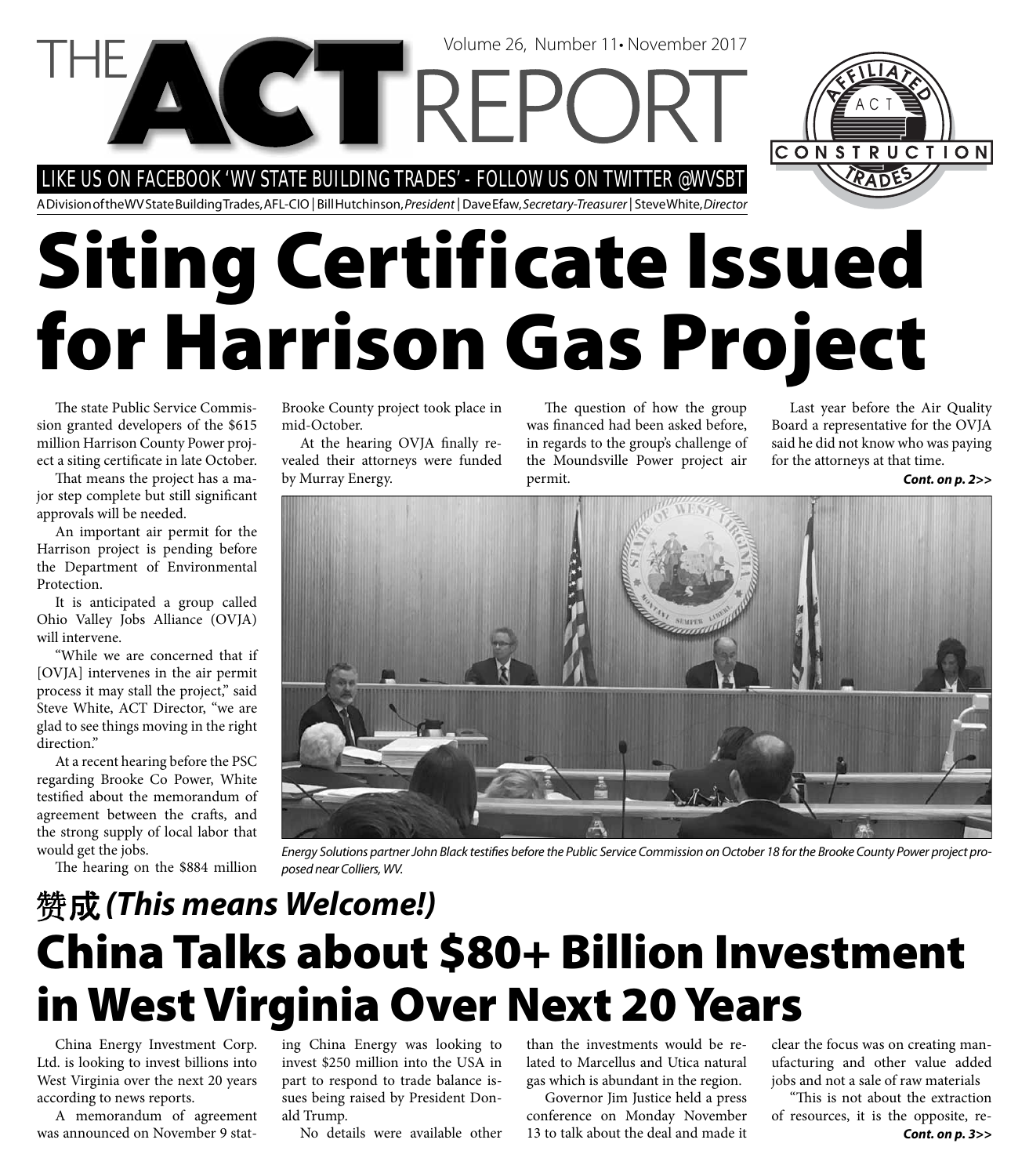### **Hearing Held on Long Delayed Permit for \$615 Million Moundsville Power Project** *"Coal Interests" Fund Opposition*

A legal challenge to the Moundsville Power project, filed more than a year ago, finally got a hearing in a Kanawha County courtroom on October 23.

A group called the Ohio Valley Jobs Alliance, whose lawyers admitted - at the hearing - they were funded by coal interests, filed the challenge to the projects air permit in August of 2016.

The effect of the challenge has been to stop the project from being built while investors wait for the legal issues to be resolved.

The coal supported group claims a modification of the air permit was improper.

The modification came after a substation upgrade allowed the project developers to increase the output of the proposed project.

The OVJA claim was rejected by the WV Division of Air Quality, and when appealed to the WV Air Quality Board early in 2016 was rejected again.

The WV Air Quality Board wrote in their final ruling "It should be noted that the Board was somewhat concerned by the OVJA's apparent lack of knowledge about the contents of its appeal, lack of a cognizable purpose related to the environment, and overall express intent to stop the construction of the plant solely to benefit another industry."

The group then filed an appeal to Kanawha Circuit Court where the case has sat for more than a year.

If the group loses at the Circuit Court level, which is likely, it then

#### **North Central Holds Remembrance Event**



The annual Darwin L Snyder Sporting Clay event was held on Sunday, October 8 with 65 members from the trades attending.

The purpose is to remember the former President of the North Central WV Building & Construction Trades Council and Business Manager of IBEW Local 596, Clarksburg.

"This is a voluntary event meant to remember Darwin and build fellowship among the crafts, something Darwin believed in," said Natalie Stone, Executive Director of the North Central WV Building Trades and daughter of Snyder.

can appeal to the WV Supreme Court which would add further delay.

"Our folks spent countless hours in support of this project, at public hearings, at county commission meetings, at the public service commission proceedings and more," said Kyle Brown, President of the Upper Ohio Valley Building Trades. "And the long delays may end up costing investors millions and hurting West Virginia's future opportunities."



John Stock, a partner in the Ohio based law firm Benesch, Friedlander, Coplan & Aronoff LLP, a business law firm with offices in Cleveland, Columbus, Chicago, Hackensack, Indianapolis, Shanghai and Wilmington, represented the OVJA at a hearing before Judge Joanna Tabit in Charleston on October 23.

## *Siting Certifi cate*

#### *Continued from Page 1*

All three projects are being developed by Energy Solutions Consortium and all three projects have signed agreements with the Trades to use a contractor who will enter into a project labor agreement and use local union craft workers.

All three projects convert plentiful local natural gas into electricity using combined cycle turbines.

"These projects represent more than \$2 billion in local investment and hundreds of millions for local construction workers in the form of good wages and benefits," said White. "Similar projects are underway in Ohio and Pennsylvania but in West Virginia we have missed out on many

jobs so far."

OVJA's web site states they are concerned about the construction of gas power plants because they assert the gas facilities threaten existing coal jobs.

However, OVJA produced no such evidence at the hearing before the PSC.

White believes their interventions have seriously hurt the West Virginia economy and local construction workers. "We also support the coal industry but the low price of gas is just a fact," said White. "If the gas power plants are not built in West Virginia it means surrounding states build more." ■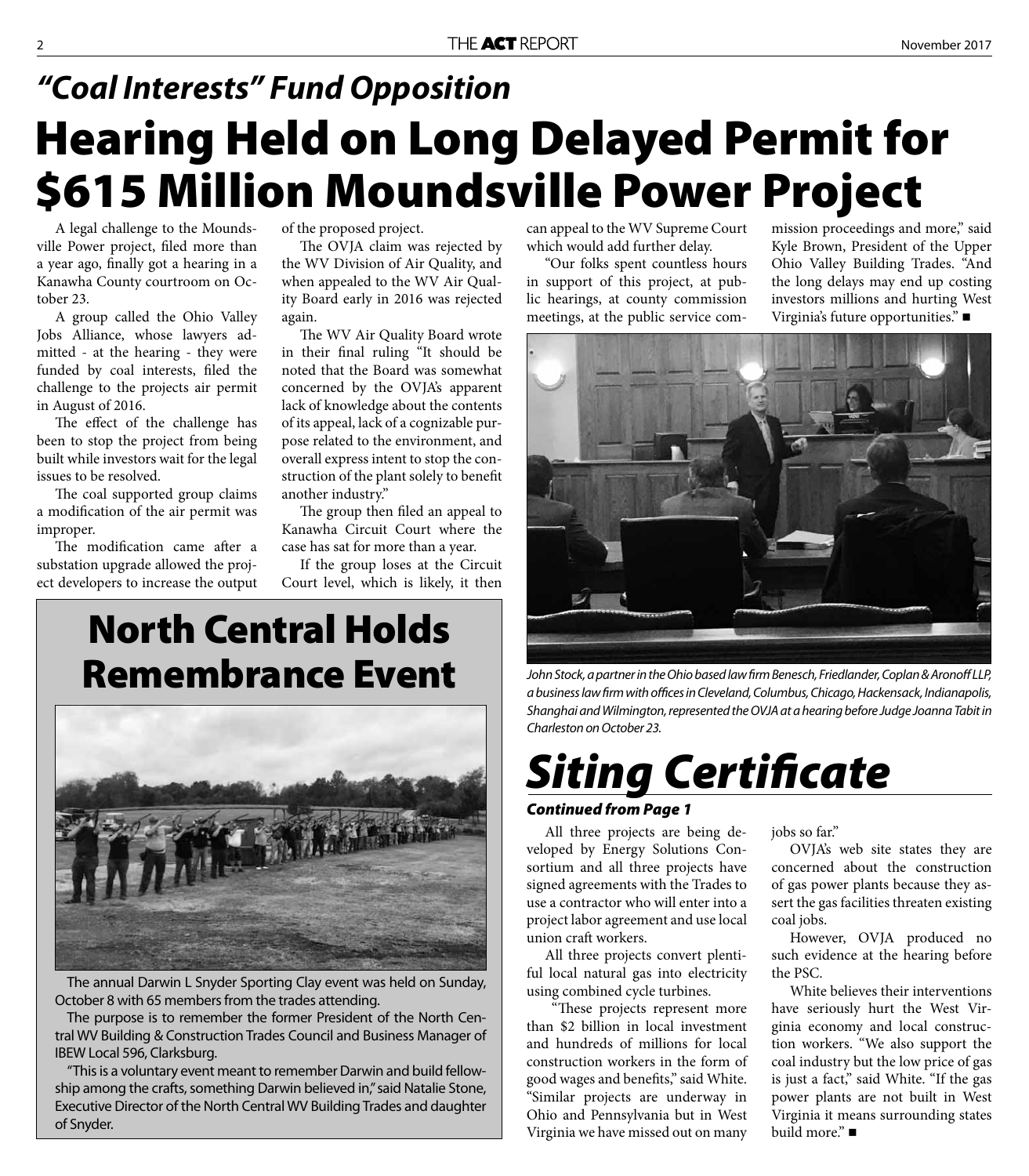#### **Special Session a Win for Construction** *WV Jobs ACT, Tax Enforcement*

Governor Justice called a special session of the legislature in early October.

Of the five bills passed three had a significant positive impact for the construction industry.

The WV Jobs Act was improved without any move to take away access to payroll documents. Fines were increased from \$100 to \$250 per day for a company that was not in compliance with the local hiring legislation.

The legislation also clarified that the fine was per person per day. The law was also improved by tightened up definitions to make it clear a person staying at a motel or campground was not considered local.

During the regular session of the legislature earlier this year the WV

Jobs Act was attacked by attempts to remove payroll disclosure language.

Also passed was a bill to permit the Division of Highways to request certain information from the Tax Department about bidders.

This was a direct result of efforts made by Painters District 53 to expose a company from Florida working on tax funded projects but had not withheld state income taxes for 11 years.

In addition a tax credit for investment into the renovation of historic buildings was increase from 10 percent to 25 percent of a project cost.

Two other measures, eliminating certain taxes on veteran's benefits and speeding up the hiring process for DOH and Tax Department employees, also passed.

#### **Wind Energy Under Attack Once Again**



Harrison Godfrey of Invenergy LLC speaks at an October interim meeting regarding the taxation of wind energy projects while Chairman Sen. Randy Smith (R-Preston) looks on.

Sen. Smith has been an outspoken critic of wind projects claiming they receive some sort of unfair advantage over coal related projects.

However according to ACT's Steve White the property tax levels in place currently were the result of a negotiation agreed to by the coal industry during the Manchin administration.

"I was there when the negotiations took place. Coal agreed to the current tax levels which they now are claiming somehow are unfair," said White. "Nothing has really changed; this is just another example of the coal industry trying to hurt West Virginia."

"We give credit to Governor Jim Justice for putting the Jobs Act and the DOH/Tax information sharing bills on the agenda," said Bill

### *China Talks*

#### *Continued from Page 1*

sources are going to be made into products," said Justice.

China Energy is the recent creation of a merger between China's state-owned coal mining company Shenhua Group and energy producer Guodian Group.

Commerce Secretary Woody Thrasher and Brian Anderson from WVU were also on hand at the November 13 event to give a few more details.

When asked if concessions regarding laws or taxes were part of the deal Thrasher stated "No concessions were asked for."

The range of projects contemplated focused on the wet gas that is found in the Marcellus and Utica areas. These are the building blocks for chemical and plastics manufacturing explained Anderson.

Anderson also noted that WVU has a 15 year partnership with the Hutchinson, President of the WV State Building Trades. "With passage of the road bond these laws are even more important than ever." ■

Shenhua Group so the connection with the state already exists.

"It's about solid business fundamentals such as cheap natural gas and by-products to start, but its about relationships as well," said Justice.

There was some speculation that two gas-fired electric plants currently under development in Harrison and Brooke County would be the first investments.

Developers have said no deal has yet been made, leaving the door open for a possible future deal.

"We are excited about such a huge investment being discussed for the state," said Dave Efaw, Secretary-Treasurer of the WV State Building Trades Council.

"Hopefully we are talking about value added investment such as an ethane cracker and the Appalachian storage hub which in turn would create more jobs for the region."



Governor Jim Justice (right) held a press conference on Monday, November 13 to explain the deal announced with China Energy on November 9. Brian Anderson (left) of WVU and Woody Thrasher, Commerce Secretary are at the podium.